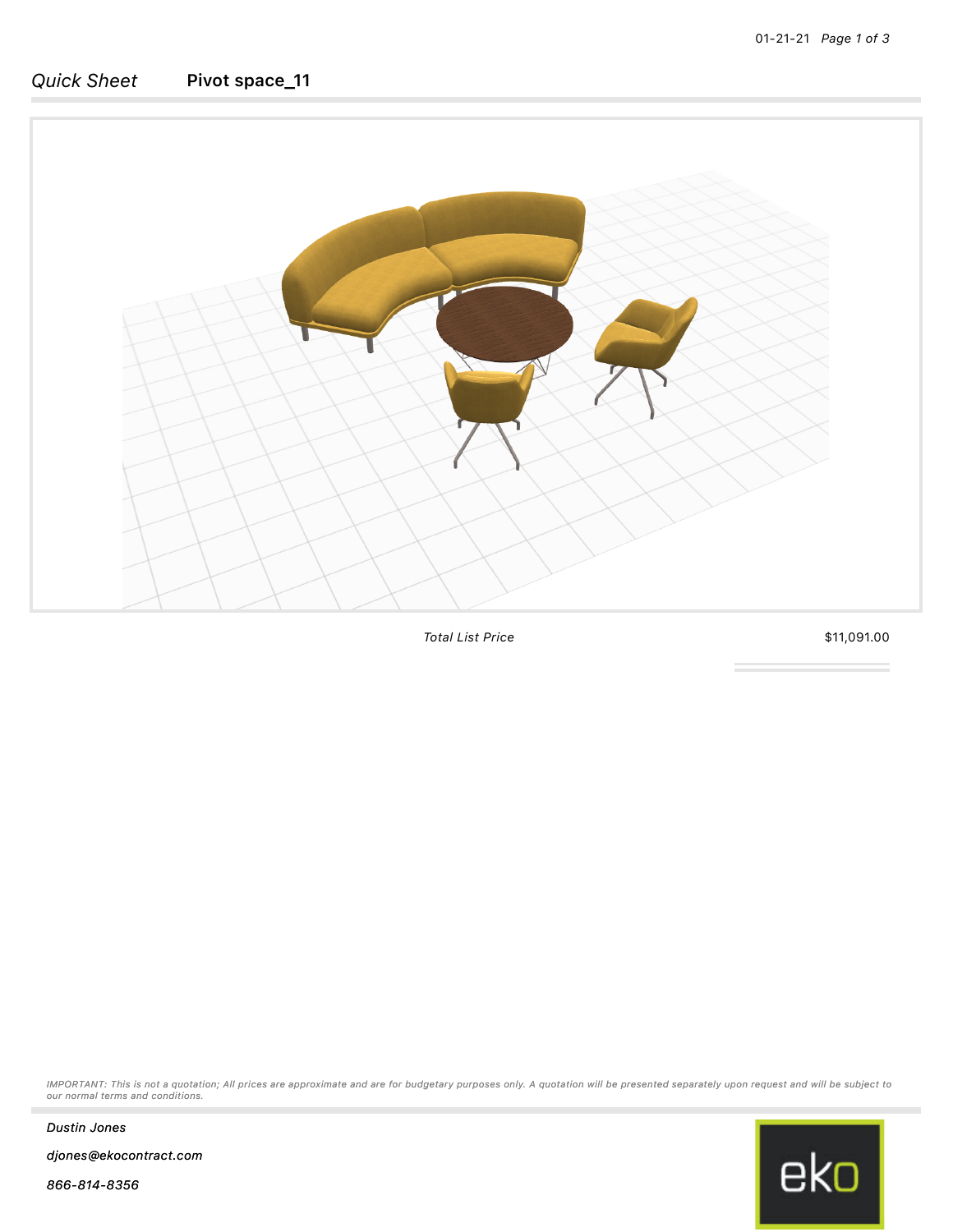## *Quick Sheet* Pivot space\_11

| <b>MODEL</b>                                            |                                                                                                                           | <b>QTY</b>     | <b>LIST PRICE</b> | <b>EXTENDED</b> |
|---------------------------------------------------------|---------------------------------------------------------------------------------------------------------------------------|----------------|-------------------|-----------------|
| 24012                                                   |                                                                                                                           | $\overline{2}$ | \$3,588           | \$7,176         |
| Soft Armless 45° Inside Seat 60X31x29.5                 |                                                                                                                           |                |                   |                 |
|                                                         | <b>Upholstery Selection</b><br>G5 Grade 5<br>Grade 5<br>NS Nassimi<br>Perry Wool<br>23 Mustard                            |                |                   |                 |
|                                                         | Power Box ?                                                                                                               |                |                   |                 |
|                                                         | Ganging Option ?                                                                                                          |                |                   |                 |
|                                                         | Metal Leg Finish<br>PC5 Chrome                                                                                            |                |                   |                 |
| $J-2$                                                   |                                                                                                                           | $\overline{2}$ | \$1,250           | \$2,500         |
| Juggle Swivel Static Lounge Chair                       |                                                                                                                           |                |                   |                 |
|                                                         | Metal Paint Color Option<br>PC5 Chrome<br><b>Upholstery Selection</b><br>G5 Grade 5<br>Grade 5 (Perry Wool)<br>23 Mustard |                |                   |                 |
| <b>PRI-1</b>                                            |                                                                                                                           |                |                   |                 |
| 1<br>\$1,415<br>\$1,415<br>Prisma Coffee Table 42X42x17 |                                                                                                                           |                |                   |                 |
|                                                         | Table/Surface Option<br>L/EE Laminate With Clear Coat Exposed Ply Edge<br>Color Option<br>7110 Montana Walnut             |                |                   |                 |
|                                                         | Glides Option<br><b>PRI-G Glides</b>                                                                                      |                |                   |                 |
|                                                         | <b>Metal Paint Color</b><br>PC5 Chrome                                                                                    |                |                   |                 |

*IMPORTANT: This is not a quotation; All prices are approximate and are for budgetary purposes only. A quotation will be presented separately upon request and will be subject to our normal terms and conditions.*



*Dustin Jones*

*djones@ekocontract.com*

*866-814-8356*